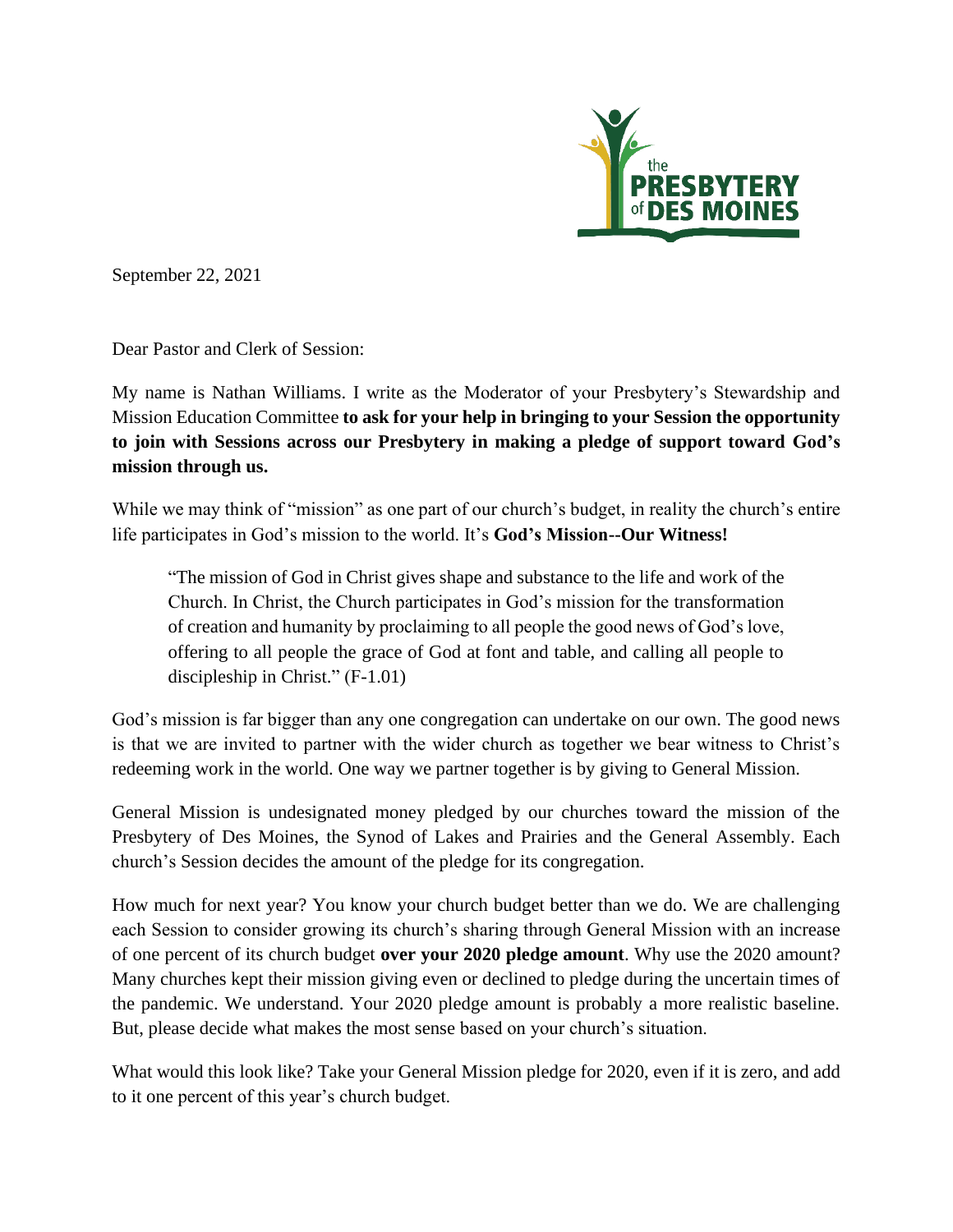For example, for a budget of \$50,000, the challenge would be to grow the General Mission pledge by \$500. For a church budget of \$100,000, the challenge increase would equal \$1,000. For a budget of \$300,000, the increase would come to \$3,000.

Attached you will find **a bulletin insert** highlighting mission work in our Presbytery and Synod. On the opposite side is a brief note from our Presbytery Moderator about the many ways we share in mission. Please use this insert to interpret General Mission giving to your congregation. We also prepared a video moment for mission to use during your worship services. You can find the moment for mission and the bulletin insert PDF on our Presbytery's website (http://dmpresbytery.org). You will find them under *Ministry and Mission* in the menu at the top.

In addition, if you would like someone from our committee to meet with your Session as a resource in your discussion, let me know. You may contact me at [pastor@wdmcovenant.org](mailto:perilou@mchsi.com) or (515) 225-2254.

Also attached is a *2022 General Mission Pledge Form*. You will see there is a recommended percentage division. To follow this recommendation, check the first box. However, if your Session feels strongly about a different division of the dollars, then check the second box and write in your preferred percentages or amounts.

Please prayerfully consider a General Mission pledge for 2022.

#### *God's Mission--Our Witness*

A member of the Committee will contact you soon to make sure you received this information and to answer any questions you might have.

Thank you, Pastors and Clerks of Session, for placing our challenge and request in the hands of your Sessions. And thank you, Sessions, for sharing in our witness together through your pledges.

Nathan Williams, Moderator Stewardship and Mission Education Committee

Committee members: Rev. Kip Harris (Carlisle, Scotch Ridge) Joyce Hoffman (Clive, Heartland) Rev. Kirsten Klepfer (Grinnell, First) Peri Van Tassel (West Des Moines, Covenant) Rev. Nathan Williams (West Des Moines, Covenant)